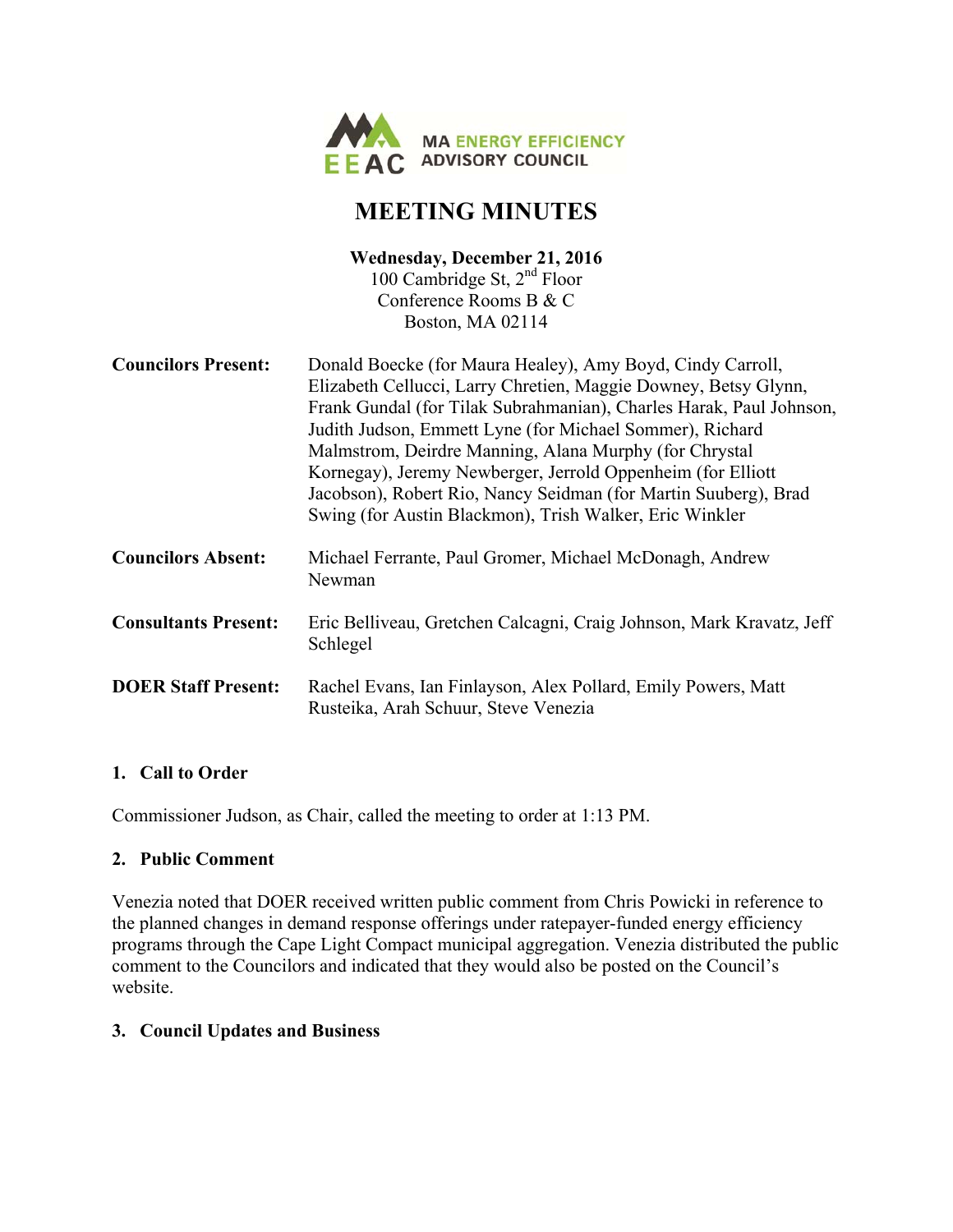Commissioner Judson noted that Alana Murphy would be leaving the Council and that Eric Beaton would be taking her place. Murphy expressed her appreciation for her time on the Council.

Commissioner Judson also noted that Steve Venezia would be retiring and expressed her appreciation for his role with the Council. Venezia thanked current and past members of the Council. He also noted the he was proud of how far the Council has come since its inception and that he was proud of his time working with the Council.

### *EEAC Meeting Minutes – November 16, 2016*

Murphy motioned to approve the minutes as submitted. Swing seconded. All were in favor, with Boyd abstaining. The minutes were approved, as submitted, by the Council.

### *Executive Committee Meeting Minutes – December 7, 2016*

Boecke motioned to approve the minutes as submitted. Malmstrom seconded. All were in favor, with none abstaining. The minutes were approved, as submitted, by the Executive Committee.

#### *Demand Response Subcommittee Meeting Minutes – December 7, 2016*

Boyd motioned to approve the minutes as submitted. Boecke seconded. All were in favor, with none abstaining. The minutes were approved, as submitted, by the Subcommittee.

### **4. Peak Demand Update from Cape Light Compact**

Austin Brandt gave a presentation to update the Council on the status of Cape Light Compact's demand response demonstration offering. As part of the update, Brandt gave an overview of their offering and a recap of results from 2016 including participation numbers, successes, and challenges faced. He also informed the Council of their plans for expansion and improvement of the offering in 2017. Brandt noted that they would be eliminating energy monitoring equipment and that they would be reallocating those dollars to other initiatives such as thermal storage for small C&I and expanded participation with smart thermostats. Downey added that the reallocation of dollars did not trip any of the mid-term modification requirements, but that they wanted to keep the Council apprised of what they were doing.

Boecke asked which portion of the approved budget dollars would be moved from behavior to other initiatives. Downey indicated that she did not have the number readily available but that she would follow up with Boecke offline. Schlegel suggested that they add to the table in the original DPU filing to show what portion of the budget is maintained, what portion is reallocated, and what percentage is reallocated between residential and C&I sectors.

Commissioner Judson noted that she was excited to see that all of the electric PAs have made peak demand a priority and that they have developed demonstration programs in response.

### **5. 2017 Council Priorities**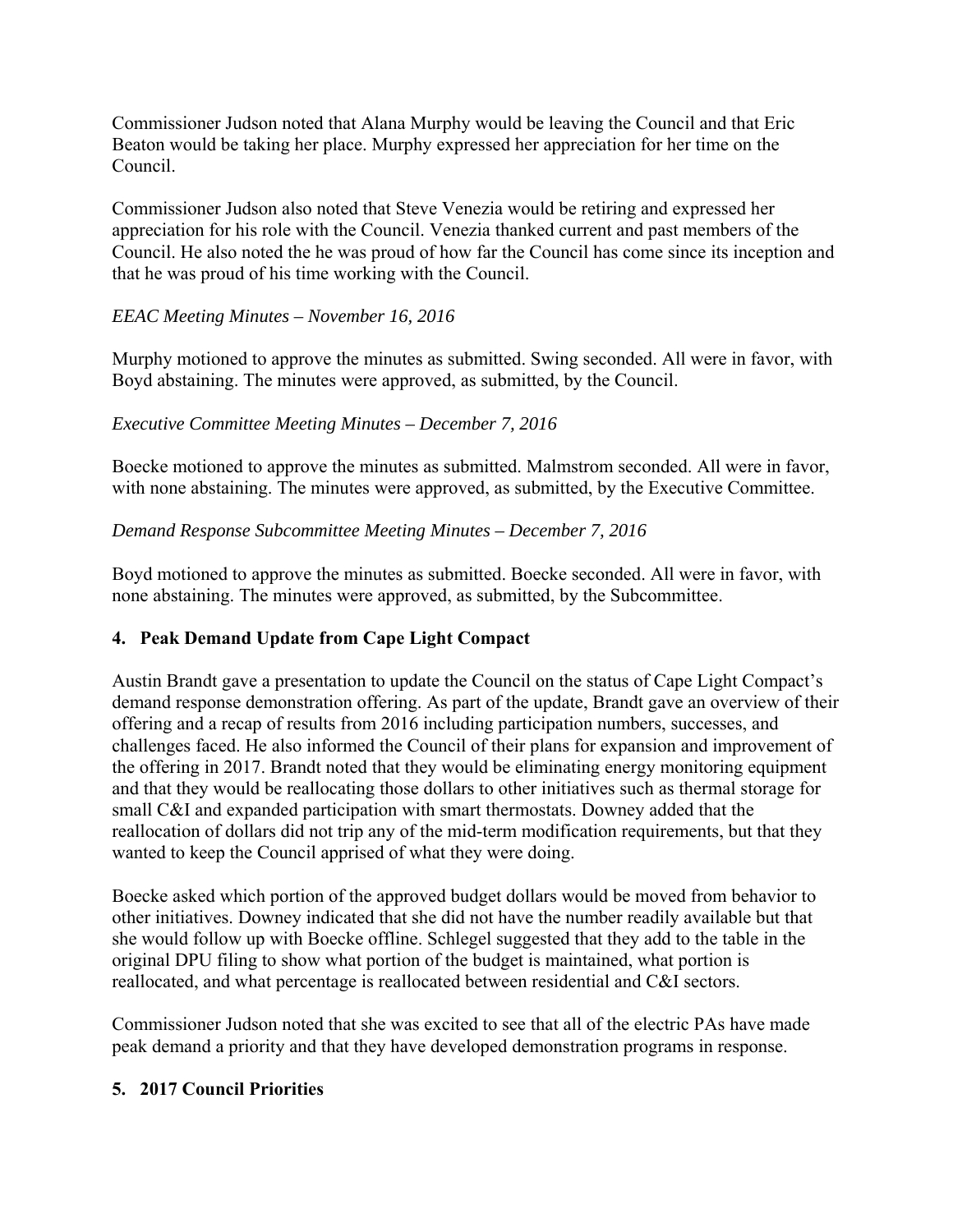Commissioner Judson noted that the Executive Committee (ExCom) had worked over the last two months to develop a draft of the Council priorities. She noted that a new item in the priorities document was a request to have the PAs present quarterly updates on their progress towards the priorities.

Malmstrom noted that the ExCom put a lot of work into the document and that there had been a lot of back and forth between the ExCom and the PAs. He added that he believed the document was highly refined and that it appropriately represented the Council's priorities. Boecke added that he felt the draft priorities would help the Council with setting the groundwork for the development of the next three year plan. Boyd indicated that she felt that 2017 would be a good time to revisit the conversation surrounding data transparency that was a focus of the Council in previous years. She added that the document sets an expectation for the PAs and Council consultants to update the Council on the status of the Mass Save Data platform and how it does and does not meet the Council's needs. Seidman noted that she was pleased to see that language.

Glynn motioned to approve the Council's 2017 Priorities document. Malmstrom seconded. All were in favor, with no opposed or abstaining. The 2017 Priorities document was approved by the Council with a vote of 14-0.

### **6. Three Year Term Report Analysis and Review**

Eric Belliveau, Gretchen Calcagni, and Jeff Schlegel, on behalf of the Council consultants, presented their analysis and review of the PA's Three Year Term Report. They began by noting that a longer and more detailed version of the presentation could be found on the Council's website. In their presentation, they described their approach to reviewing the term report as well as high-level portfolio results, electric and gas results, and key takeaways from the EM&V process. At the portfolio level, they covered costs, benefits, net benefits, the types of benefits and their contribution to total benefits, and actual benefits and energy savings compared to the plan. They also highlighted some interesting observations about the contribution of lighting savings to the total portfolio of savings. In presenting their review of electric savings, they covered a variety of trends over time for annual and lifetime savings and cost to achieve. They also highlighted savings by PA and the contribution of CHP savings to total C&I sector savings. For gas, they presented trends over time for lifetime savings and cost to achieve. For EM&V, they summarized the key takeaways, highlighted the effects of EM&V at the portfolio level, and showed the results of the performance incentive.

Commissioner Judson asked what costs and benefits were included in their analysis. Schlegel indicated that the data they presented was just ratepayer investment compared to total benefits. Swing asked if that also included investments from the Forward Capacity Market and Regional Greenhous Gas Initiative. Schlegel indicated that it did. Schuur noted that the Council consultants would be working on a primer and update on cost tests for an upcoming Council meeting.

Swing asked if the Council consultants had any data on how many CHP projects were done in 2015 and what the range of capacity was for those projects. Schlegel indicated that that